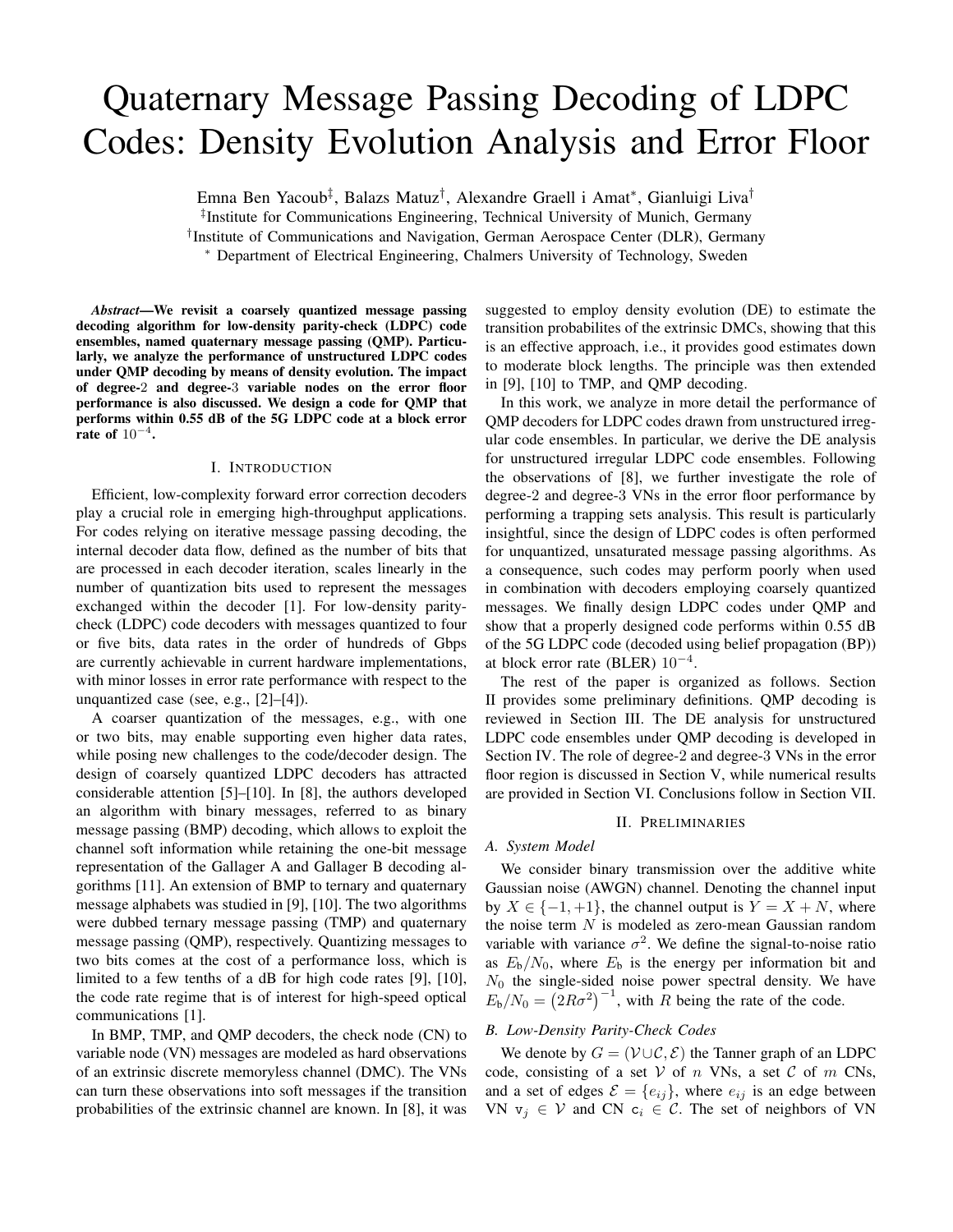

Fig. 1. Subgraph induced by elementary trapping set  $\mathcal{T}_{3,3}^e$  of a regular (3,6) code with girth 6. The three VNs, the three even degree CNs and the respective edges connecting them form a cycle.

 $v_j$  and CN  $c_i$  are denoted by  $\mathcal{N}(v_j)$  and  $\mathcal{N}(c_i)$ , respectively. The edge-oriented degree distribution polynomials of an LDPC code graph are

$$
\lambda(x)=\sum_i\lambda_ix^{i-1}\quad\text{and}\quad\quad\rho\left(x\right)=\sum_i\rho_ix^{i-1}
$$

where  $\lambda_i$  and  $\rho_i$  correspond to the fraction of edges incident to VNs and CNs with degree  $i$ , respectively.

An unstructured irregular LDPC code ensemble  $\mathcal{C}_n^{\lambda,\rho}$  is the set of length- $n$  linear block codes defined by all possible Tanner graphs with n VNs and degree distributions  $\lambda(x)$  and  $\rho(x)$ .

## *C. Trapping Sets*

For a set  $S \subseteq V$ , let  $\mathcal{N}(S)$  be the set of its neighboring CNs. Furthermore, we denote by  $\mathcal{N}_{o}(\mathcal{S})$  the set of CNs in  $\mathcal{N}(\mathcal{S})$  that are connected to S an odd number of times and by  $\mathcal{N}_{e}(\mathcal{S})$  the set of CNs in  $\mathcal{N}(\mathcal{S})$  that are connected to S and even number of times.

**Definition 1** (Trapping set). An  $(a, b)$  trapping set  $\mathcal{T}_{a,b}$  is a set of a VNs for which  $\mathcal{N}_{\text{o}}(\mathcal{T}_{a,b})$  contains b CNs [12].

Definition 2 (Elementary trapping set). An elementary trapping set  $\mathcal{T}_{a,b}^e$  is a trapping set where each CN  $c \in \mathcal{N}_e(\mathcal{T}_{a,b}^e)$  is connected to two VNs in  $\mathcal{T}_{a,b}^e$  and each CN  $c \in \mathcal{N}_o(\mathcal{T}_{a,b}^e)$  is connected to exactly one VN in  $\mathcal{T}_{a,b}^e$ .

**Definition 3** (Induced subgraph). A subgraph  $G'$  of G induced by the set of VNs  $S$  is a bipartite graph composed of the VNs in  $S$ , their neighboring CNs, and the edges connecting these CNs to the VNs in  $S$ .

Example 1. A subgraph induced by an elementary trapping set  $\mathcal{T}_{3,3}^e$  is shown in Fig. 1. The trapping set consists of  $a = 3$ VNs. The  $b = 3$  CNs in  $\mathcal{N}_0(\mathcal{T}_{3,3}^e)$  are represented by filled black squares while the three CNs in  $\mathcal{N}_e(\mathcal{T}_{3,3}^e)$  are depicted with white squares.

## III. QUATERNARY MESSAGE PASSING DECODING

We review next the QMP decoding algorithm introduced in [10]. Let us denote by  $m_{c \to v}^{(\ell)}$  the message sent from CN c to VN v during the  $\ell$ -th iteration. Similarly,  $m_{\nu \to c}^{(\ell)}$  is the message sent from VN v to CN c at the  $\ell$ -th iteration. The alphabet of the messages exchanged between CNs and VNs is  $\mathcal{M} \triangleq \{-H, -L, +L, +H\}$ , where the symbols  $\pm L$  and  $\pm H$ represent messages with low and high reliability, respectively. We will refer next to L and H as *message magnitudes* or *message reliabilities*. Moreover, with some abuse of notation, we will denote the magnitude of a generic message  $m \in \mathcal{M}$ as  $|m|$ .

At the first iteration, each VN sends to its neighboring CNs the message

$$
m_{\mathbf{v}\to\mathbf{c}}^{(0)} = \Psi(L_{\text{ch}})
$$
 (1)

where

$$
L_{\rm ch} = \frac{2}{\sigma^2} y
$$

is the channel log-likelihood ratio (LLR) and  $\Psi(\cdot)$  denotes the message quantization function

$$
\Psi(x) = \begin{cases}\n-\text{H} & x \leq -T \\
-\text{L} & -T < x < 0 \\
+\text{L} & 0 \leq x < T \\
+\text{H} & x \geq T.\n\end{cases} \tag{2}
$$

In  $(2)$ , T is a non-negative quantization threshold, whose value is kept constant across iterations. We use DE (see Section IV) to select the value of  $T$  that minimizes the iterative decoding threshold of the respective LDPC code ensemble. The CN update is

$$
m_{\mathbf{c}\to\mathbf{v}}^{(\ell)} = \min_{\mathbf{v}'\in\mathcal{N}(\mathbf{c})\backslash\mathbf{v}} \left| m_{\mathbf{v}'\to\mathbf{c}}^{(\ell-1)} \right| \prod_{\mathbf{v}'\in\mathcal{N}(\mathbf{c})\backslash\mathbf{v}} \text{sign}\left(m_{\mathbf{v}'\to\mathbf{c}}^{(\ell-1)}\right). \tag{3}
$$

At the  $\ell$ -th iteration, the outgoing VN message is

$$
m_{\mathtt{v}\to\mathtt{c}}^{(\ell)} = \Psi \left( L_{\mathtt{ch}} + \sum_{\mathtt{c}' \in \mathcal{N}(\mathtt{v}) \backslash \mathtt{c}} L_{\mathtt{ex}} \left( m_{\mathtt{c}' \to \mathtt{v}}^{(\ell)} \right) \right) \tag{4}
$$

and QMP proceeds by iterating (4)–(3) until the decoder succeeds in converging to a codeword, or a maximum number of iterations  $\ell_{\text{max}}$  is reached. The final hard decision at each VN is

$$
\hat{x} = \text{sign}\left(L_{\text{ch}} + \sum_{\mathbf{c}' \in \mathcal{N}(\mathbf{v})} L_{\text{ex}}\left(m_{\mathbf{c}' \to \mathbf{v}}^{(\ell)}\right)\right). \tag{5}
$$

In (4) and (5),  $L_{ex}(\cdot)$  is the LLR associated to the extrinsic channel used to model the CN-to-VN message, and it is defined as

$$
L_{\text{ex}}(m_{\mathbf{c}' \to \mathbf{v}}^{(\ell)}) = w^{(\ell)}\left(\left|m_{\mathbf{c}' \to \mathbf{v}}^{(\ell)}\right|\right) \text{sign}\left(m_{\mathbf{c}' \to \mathbf{v}}^{(\ell)}\right),
$$

where, in general, the real-valued reliability term  $w^{(\ell)}(\cdot)$ depends on the iteration number and on the communication channel nuisance. Throughout this work, we will use DE [10] to estimate  $w^{(\ell)}(\cdot)$  (see (6) in Section IV). Due to the unappealing complexity cost entailed by adapting the reliability terms  $w^{(\ell)}(\cdot)$  to the underlying communication channel signal-to-noise ratio (SNR), we will keep the reliability terms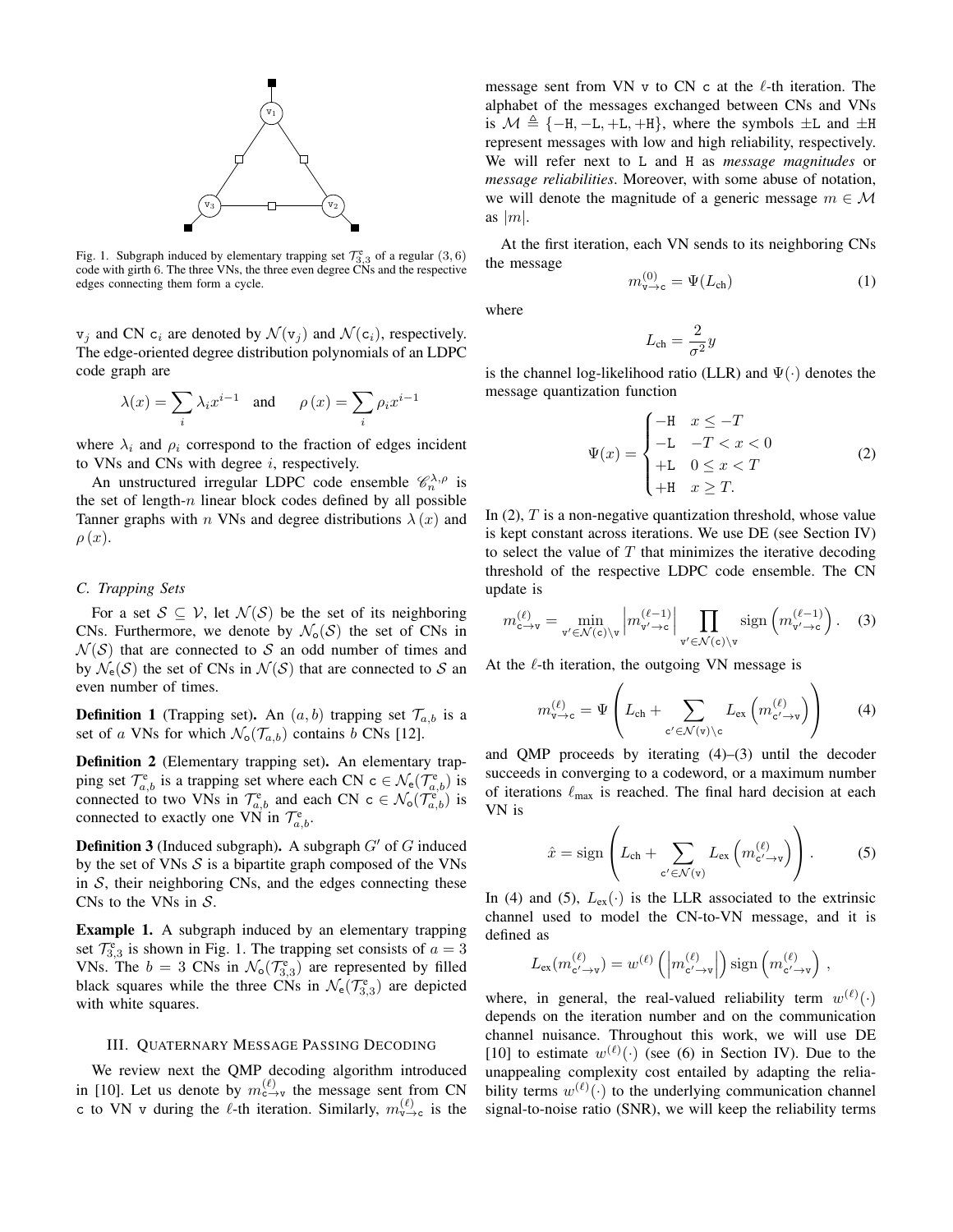constant over the whole SNR range for the simulation results in Sections V and VI. The reliability terms that are used are those obtained via DE at the iterative decoding threshold of the respective code ensemble.

### IV. DENSITY EVOLUTION ANALYSIS

In this section, we outline DE analysis of the QMP decoder for unstructured LDPC code ensembles. Due to the channel symmetry and to the code linearity, we can assume the transmission of the all-zero codeword. Under binary antipodal mapping, this is equivalent to assuming the channel input  $X = +1$ . Let  $M_{v\to c}^{(\ell)}$  be the random variable (RV) associated to VN-to-CN messages during the  $\ell$ -th iteration. Similarly,  $M_{c \to v}^{(\ell)}$ represents the RV associated to CN-to-VN messages. We denote by  $p_m^{(\ell)}$  the probability that  $M_{\nu \to c}^{(\ell)}$  takes the value  $m \in \mathcal{M}$ . Similarly, we denote by  $q_m^{(\ell)}$  the probability that  $M_{c \to v}^{(\ell)}$  takes the value  $m \in \mathcal{M}$ . Since  $p_{+H}^{(\ell)} = 1 - p_{-H}^{(\ell)} - p_{-L}^{(\ell)} - p_{+L}^{(\ell)}$  and  $q_{+H}^{(\ell)} = 1 - q_{-H}^{(\ell)} - q_{-L}^{(\ell)} - q_{+L}^{(\ell)}$ , we only need to track the probabilities  $p_m^{(\ell)}$  and  $q_m^{(\ell)}$  for  $m \in \{-H, -L, L\}$ . In the limit of infinite block length,  $n \to \infty$ , the evolution of the message distributions can be tracked as follows.

1) Initialization. Conditioned on  $X = +1$ , the channel LLRs are Gaussian RVs with mean  $\mu_{ch} = 4RE_b/N_0$ and variance  $\sigma_{ch}^2 = 2\mu_{ch}$ . Therefore, recalling (1), we have

$$
p_{-\mathrm{H}}^{(0)} = \mathbb{P}(L_{\mathrm{ch}} \leq -T) = Q\left(\frac{T + \mu_{\mathrm{ch}}}{\sigma_{\mathrm{ch}}}\right)
$$

$$
p_{-\mathrm{L}}^{(0)} = Q\left(\frac{\mu_{\mathrm{ch}}}{\sigma_{\mathrm{ch}}}\right) - Q\left(\frac{T + \mu_{\mathrm{ch}}}{\sigma_{\mathrm{ch}}}\right)
$$

$$
p_{+\mathrm{L}}^{(0)} = Q\left(\frac{-T + \mu_{\mathrm{ch}}}{\sigma_{\mathrm{ch}}}\right) - Q\left(\frac{\mu_{\mathrm{ch}}}{\sigma_{\mathrm{ch}}}\right)
$$

where the Q-function is the tail distribution of a standard normal RV.

2) For  $\ell = 1, 2, ..., \ell_{\text{max}}$ 

Check-to-variable node update.

$$
\begin{split} q_{-\mathtt{H}}^{(\ell)}=&\frac{1}{2}\left[\rho\left(1-p_{-\mathtt{L}}^{(\ell-1)}-p_{+\mathtt{L}}^{(\ell-1)}\right)\right.\\&\left.\left.-\rho\left(1-2p_{-\mathtt{H}}^{(\ell-1)}-p_{-\mathtt{L}}^{(\ell-1)}-p_{+\mathtt{L}}^{(\ell-1)}\right)\right]\right.\\&\left.q_{-\mathtt{L}}^{(\ell)}=\frac{1}{2}\left[1+\rho\left(1-2p_{-\mathtt{H}}^{(\ell-1)}-p_{-\mathtt{L}}^{(\ell-1)}-p_{+\mathtt{L}}^{(\ell-1)}\right)\right.\\&\left.-\rho\left(1-p_{-\mathtt{L}}^{(\ell-1)}-p_{+\mathtt{L}}^{(\ell-1)}\right)\right.\\&\left.\left.\rho\left(1-2p_{-\mathtt{H}}^{(\ell-1)}-2p_{-\mathtt{L}}^{(\ell-1)}\right)\right]\right.\\&\left.q_{+\mathtt{L}}^{(\ell)}=\frac{1}{2}\left[1-\rho\left(1-2p_{-\mathtt{H}}^{(\ell-1)}-p_{-\mathtt{L}}^{(\ell-1)}-p_{+\mathtt{L}}^{(\ell-1)}\right)\right.\\&\left.-\rho\left(1-p_{-\mathtt{L}}^{(\ell-1)}-p_{+\mathtt{L}}^{(\ell-1)}\right)\right.\\&\left.\left.+\rho\left(1-2p_{-\mathtt{H}}^{(\ell-1)}-2p_{-\mathtt{L}}^{(\ell-1)}\right)\right]. \end{split}
$$

## Variable-to-check node update.

$$
p_{-\mathrm{H}}^{(\ell)} = \sum_{d} \lambda_{d} \mathbb{P}\left(L_{\mathrm{in}}^{(\ell)} = l_{\mathrm{in}}\right) Q\left(\frac{T + l_{\mathrm{in}} + \mu_{\mathrm{ch}}}{\sigma_{\mathrm{ch}}}\right)
$$

$$
p_{-\mathrm{L}}^{(\ell)} = \sum_{d} \lambda_{d} \mathbb{P}\left(L_{\mathrm{in}}^{(\ell)} = l_{\mathrm{in}}\right) \times
$$

$$
\left[Q\left(\frac{l_{\mathrm{in}} + \mu_{\mathrm{ch}}}{\sigma_{\mathrm{ch}}}\right) - Q\left(\frac{T + l_{\mathrm{in}} + \mu_{\mathrm{ch}}}{\sigma_{\mathrm{ch}}}\right)\right]
$$

$$
p_{+\mathrm{L}}^{(\ell)} = \sum_{d} \lambda_{d} \mathbb{P}\left(L_{\mathrm{in}}^{(\ell)} = l_{\mathrm{in}}\right) \times
$$

$$
\left[Q\left(\frac{-T + l_{\mathrm{in}} + \mu_{\mathrm{ch}}}{\sigma_{\mathrm{ch}}}\right) - Q\left(\frac{l_{\mathrm{in}} + \mu_{\mathrm{ch}}}{\sigma_{\mathrm{ch}}}\right)\right]
$$

where

$$
w^{(\ell)}(\mathsf{L}) = \ln\left(\frac{q_{+\mathsf{L}}^{(\ell)}}{q_{-\mathsf{L}}^{(\ell)}}\right), \qquad w^{(\ell)}(\mathsf{H}) = \ln\left(\frac{q_{+\mathsf{H}}^{(\ell)}}{q_{-\mathsf{H}}^{(\ell)}}\right), \tag{6}
$$

and  $L_{\text{in}}^{(\ell)}$  is a RV modeling the sum of the LLRs for the  $d-1$  messages received by a VN and sent from  $d-1$ neighboring CNs at the  $\ell$ -th iteration. We have

$$
\mathbb{P}\left(L_{\text{in}}^{(\ell)} = l_{\text{in}}\right) = \sum_{u,v,e} \binom{d-1}{u,v,e,d-1-u-v-e} \times \left(q_{-\text{H}}^{(\ell)}\right)^{u} \left(q_{-\text{L}}^{(\ell)}\right)^{v} \left(q_{+\text{L}}^{(\ell)}\right)^{e} \times \left(1 - q_{-\text{H}}^{(\ell)} - q_{-\text{L}}^{(\ell)} - q_{+\text{L}}^{(\ell)}\right)^{d-1-u-v-e}
$$

where the sum is over integer values  $u, v, e$  satisfying  $0 \le u + v + e \le d - 1$ , and  $l_{\text{in}} = (e - v)w^{(\ell)}(\mathsf{L}) + (d 1-e-v-2u)w^{(\ell)}(\mathbf{H}).$ 

The ensemble iterative decoding threshold  $(E_b/N_0)^*$  is defined as the minimum  $E_{\rm b}/N_0$  for which  $p_{-\rm H}^{(\ell)} \to 0$  and  $p_{-\rm L}^{(\ell)} \to 0$ as  $\ell \to \infty$ .

## V. ERROR FLOOR ANALYSIS FOR QMP DECODING

The error floor of an LDPC code under message-passing decoding is often due to short cycles in the code's Tanner graph. We are interested in analyzing the evolution of the messages within short cycles. We introduce the concept of cycle-extrinsic messages (CEMs) and cycle-intrinsic messages (CIMs) below.

Definition 4 (CEM). A CEM is a message received by a VN (CN) in a cycle such that the message is originated by a CN (VN) which is *not part* of the cycle.

Definition 5 (CIM). A CIM is a message received by a VN (CN) in a cycle such that the message is originated by a CN (VN) which is *part* of the cycle.

Consider a cycle with a VNs and b CNs comprising only degree-2 and degree-3 VNs. We have that the set of  $a$  VNs forms an elementary trapping set  $\mathcal{T}_{a,b}^e$ . Cycles in a code's Tanner graph comprising only degree-2 and/or degree-3 VNs are particularly harmful for BMP decoding [8]; whenever all VNs in the cycle receive erroneous channel LLRs, BMP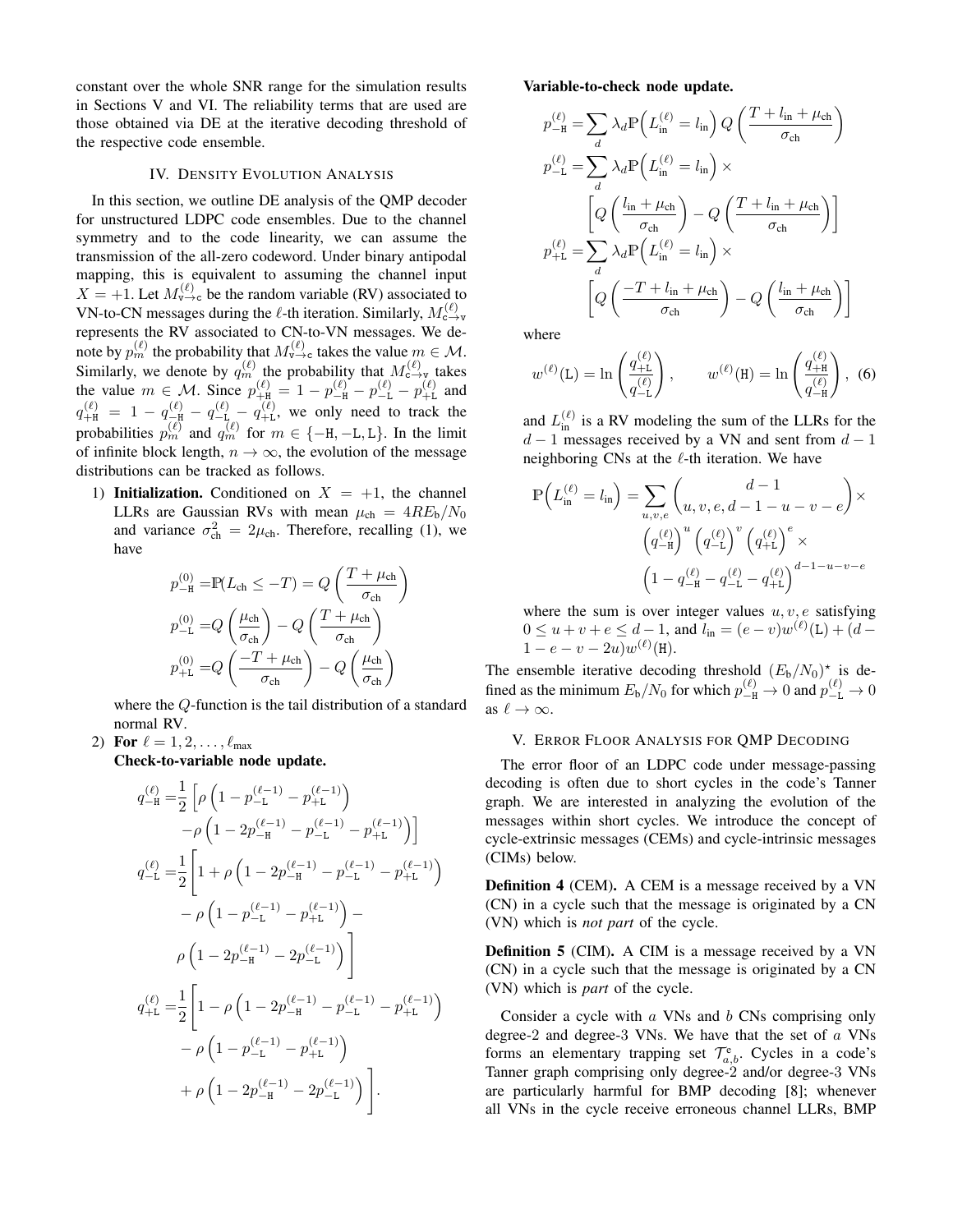

Fig. 2. BLER versus  $E_b/N_0$  for code  $C_1$ : performance under QMP decoding with 25 iterations is given by the red solid line (——). the contribution to the with 25 iterations is given by the red solid line  $($ error probability of type- $\xi$  error events is given by the red dashed line  $(- - -)$ , the performance with 20 iterations, followed by 5 additional iterations with modified channel LLRs is given by the blue dotted line  $($ ......).

decoding may fail. This is the case, for instance, if also all CNs in the cycle receive correct CEMs for all iterations [8, Thm. 3]. Next, we illustrate that cycles comprising degree-2 and/or degree-3 VNs are also harmful for QMP decoding. However, the conditions on a decoding failure are more involved than for BMP decoding as illustrated by the following lemma.

*Lemma* 1*.* Consider a cycle involving only degree-2 and/or degree-3 VNs so that all VNs in the cycle receive erroneous channel LLRs  $L_{ch}$  with  $|\Psi(L_{ch})| = H$ . If from iteration  $\ell$ onward all CEMs are correct with reliability H and at the beginning of iteration  $\ell$  the CIMs received by the VNs in the cycle are erroneous with reliability H, a QMP decoder will not be able to correct the erroneous VNs in the cycle.

*Proof.* At the beginning of iteration  $\ell$  each VN in the cycle will receive an erroneous channel LLR, two erroneous CIMs with reliability H, and, in the case of a degree three VN, one correct CEM with reliability H (see Fig. 1). By (4), the outgoing VN messages will be all erroneous with reliability H, and consequently the hard decision in (5) will also be erroneous. Further, under the assumption of correct highly reliable CEMs, all CNs in the cycle will simply forward the outgoing messages from the VNs in the cycle. Hence, the CIMs at the VNs at iteration  $\ell + 1$  remain erroneous with reliability H, as at iteration  $\ell$ .  $\Box$ 

Informally, if the VNs forming a cycle (where all VNs have degree two and/or three) receive high-magnitude erroneous channel LLRs, the QMP decoder may fail in correcting the errors. An empirical evidence on the impact of these events on the error floor performance of LDPC codes with large fractions of degree-3 VNs is provided in the following example.

Example 2. Fig. 2 illustrates the BLER performance under OMP decoding of a short  $(3, 6)$  LDPC code with parameters  $(120, 60)$  and girth 6, denoted by  $C_1$ . Additionally, decoding failures due to a specific type of error events, referred to as



Fig. 3. BLER versus  $E_b/N_0$  for code  $C_2$  (---/---), AR4JA code (--/---) and 5G LDPC code (--/---) under OMP decoding (solid)  $-/- -$ ) under QMP decoding (solid lines) and BP decoding (dashed lines).

type- $\xi$ , are counted. These events are associated with channel realizations such that the decoded codeword has exactly 3 erroneous bit decisions for which the corresponding VNs are all in  $\mathcal{T}_{3,3}^e$ , i.e., for which the corresponding VNs are involved in a length-6 cycle. Further, these events require that for all the erroneous channel, LLRs  $|\Psi(L_{ch})| = H$ , and that all CEMs are correct with reliability H for the last iteration, while the CIMs at the VNs in  $\mathcal{T}_{3,3}^e$  are erroneous with reliability H. Fig. 2 shows the contribution of type- $\xi$  error events to the BLER, which becomes dominant at high  $E_b/N_0$ .

From the observations above, we conclude that degree-2 and degree-3 VNs should be used sparingly in order to avoid high error floors under QMP, i.e., one should introduce suitable constraints on the VN degree distribution.

One can also modify the QMP decoder to mitigate the effects of trapping sets such as those described in Lemma 1. A simple strategy is as follows. After a certain number of iterations one may identify all unsatisfied CNs and their neighboring VNs, which form a set  $S$ . Then, one sets the channel LLRs of the VNs in  $S$  to zero. This is exemplified in Fig. 2, where the channel LLRs for VNs in  $S$  are set to zero after 20 decoding iterations and additional 5 decoding iterations are performed with the new (i.e., zero) channel LLRs. For the code  $C_1$  in Example 2, this simple strategy yields a gain of almost 1 dB at a BLER for  $10^{-8}$ .

## VI. NUMERICAL RESULTS

Next, we address the performance of QMP decoding for high-rate LDPC codes whose degree distributions have been designed by means of the DE analysis in Section IV. The maximum VN degree is limited to 20. In order to avoid cycles involving only degree-2 and degree-3 VNs, we impose the constraint [8]

$$
3\lambda_2 + 4\lambda_3 < 6/\bar{d}_c \,,\tag{7}
$$

where  $\bar{d}_c$  is the average CN degree. Table I shows optimized degree distributions for unstructured LDPC code